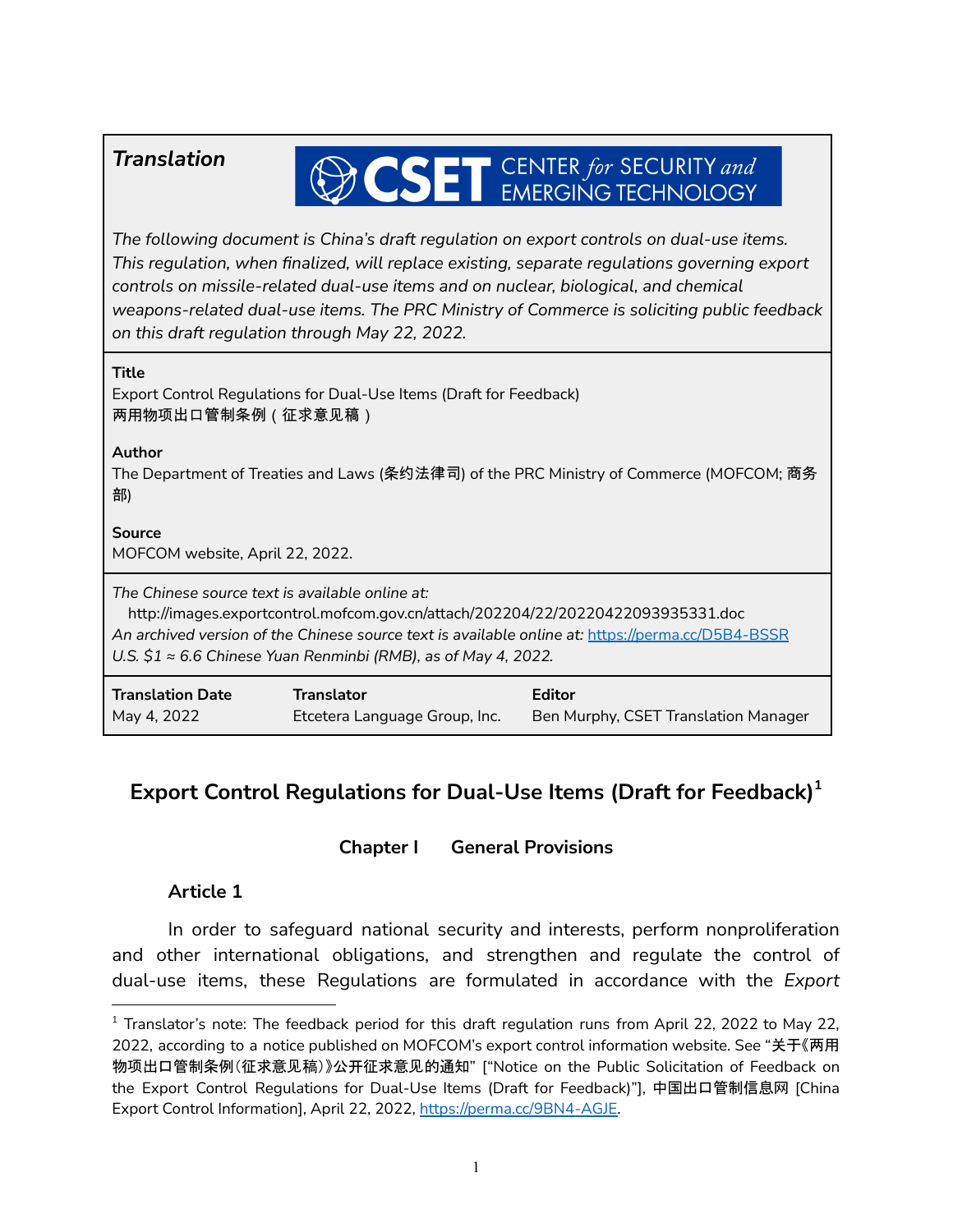*Control Law of the People's Republic of China* (hereinafter referred to as the Export Control Law).

#### **Article 2**

These Regulations shall apply to the export control of dual-use items by the State.

As used in these regulations, "export control" shall mean the banning or restricting by the State of transfers of controlled items from within the People's Republic of China to overseas, as well as the provision of controlled items by citizens, legal persons, or unincorporated organizations of the People's Republic of China to foreign organizations and individuals.

As used in these Regulations, "dual-use items" shall mean goods, technologies, and services that have civilian uses and also have military uses or contribute to the enhancement of military potential, in particular those that can be used for the design, development, production or use of weapons of mass destruction (WMD) and their means of delivery.

## **Article 3**

Dual-use item export control work shall adhere to the holistic approach to national security (总体国家安全观), maintain international peace, integrate security and development, and improve dual-use item export control management and services.

#### **Article 4**

The State implements a unified dual-use item control system, carrying out management through control list formulation, implementation of export licensing, and other methods.

#### **Article 5**

The State Council department in charge of commerce (国务院商务主管部门) shall be responsible for dual-use item export control work. Other relevant departments of the State Council shall be responsible for relevant work in accordance with their division of duties.

The National Mechanism for Coordinating Export Controls for Dual-Use Items (国家两用物项出口管制工作协调机制) is responsible for the integrated coordination of major matters of dual-use item export control. The State Council department in charge of commerce and other relevant departments of the State Council shall cooperate closely and strengthen information sharing.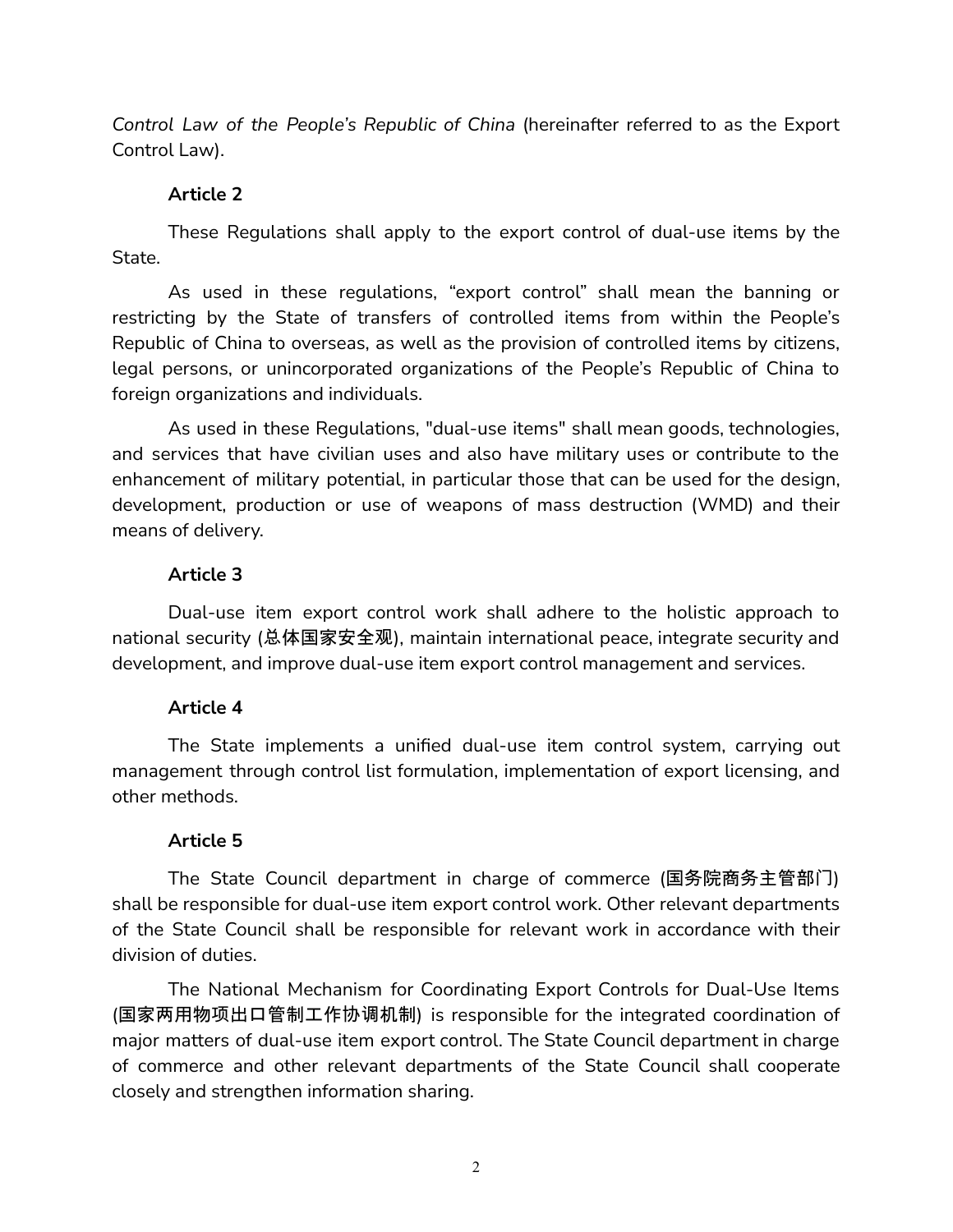The commerce departments of provinces, autonomous regions, and provincial-level municipalities shall assist in carrying out dual-use item export control-related work such as license acceptance, supervision and inspection, and investigation.

#### **Article 6**

The State Council department in charge of commerce, together with other relevant departments, shall establish a dual-use item export control expert advisory mechanism (两用物项出口管制专家咨询机制), which shall provide advisory opinions on the formulation and adjustment of dual-use item export control laws, regulations, rules, and policies, control list compilation and adjustment, identification of items, review and approval of export applications, etc.

The dual-use item export control expert advisory mechanism shall be composed of experts in relevant fields. When issuing advisory opinions, experts shall follow the principles of objectivity, fairness, and rigorousness.

#### **Article 7**

The State Council department in charge of commerce shall formulate, adjust, and publish dual-use item export control guidelines in due course to guide exporters in establishing and improving internal compliance systems for dual-use item export control, and to regulate their operations. Where exporters establish internal compliance systems for dual-use item export control, and their operation is good, the State Council department in charge of commerce can grant them general licenses (通用 许可) to export dual-use items, and other facilitative measures.

Corresponding export control compliance systems can be established for operators that provide agents, freight, delivery, customs clearance, third-party e-commerce trading platforms, financial services, and other services for the export of dual-use items.

The State Council department in charge of commerce may organize and carry out the evaluation of enterprises' internal compliance operations for the control of dual-use item exports.

#### **Article 8**

Dual-use item exporters, and relevant organizations and individuals, may establish and participate in relevant chambers of commerce, associations, and other self-regulatory organizations in accordance with law.

Relevant chambers of commerce, associations, and other self-regulatory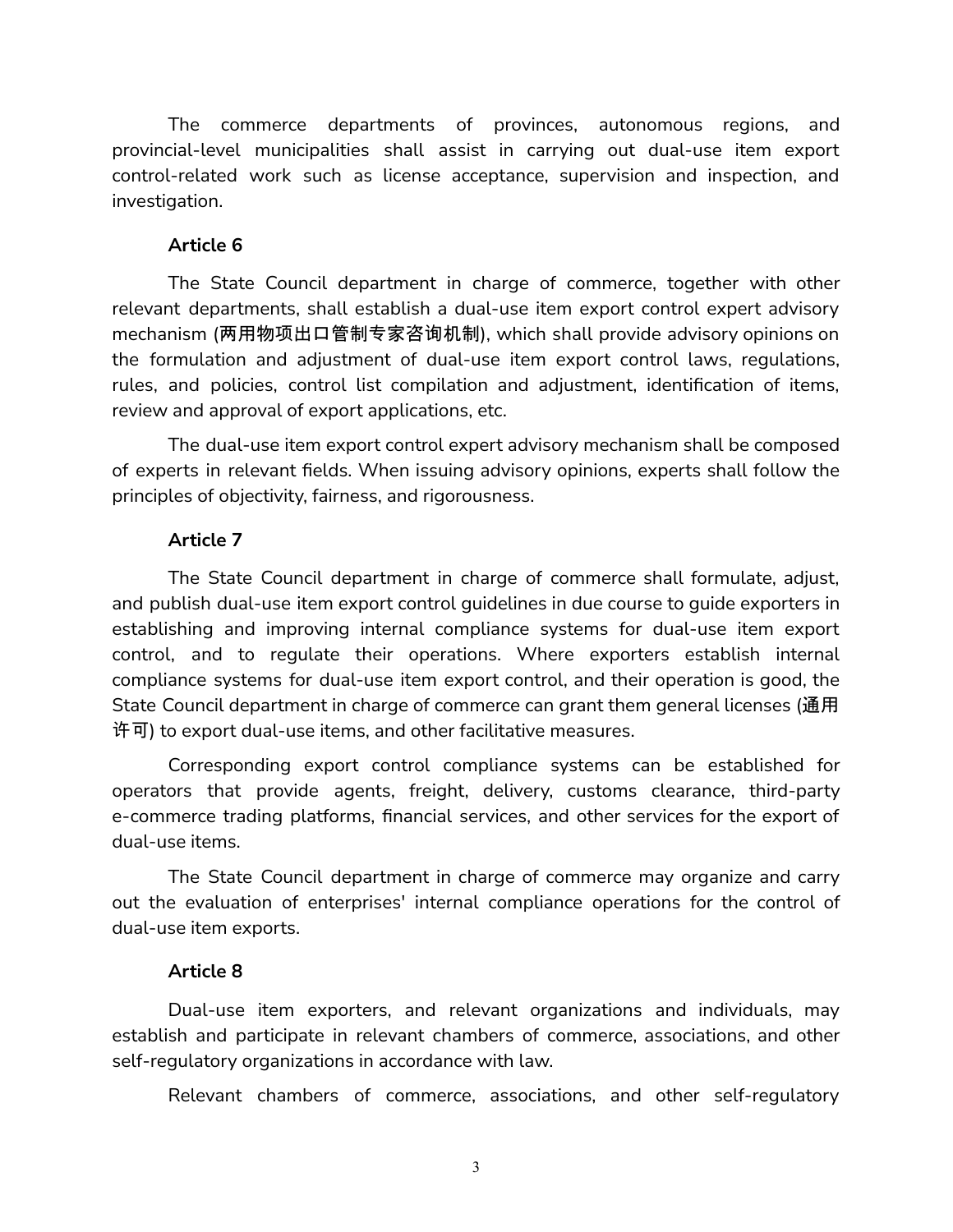organizations shall comply with the provisions of laws and administrative regulations, provide export control-related services to their members in accordance with their charters, guide their members in strengthening internal compliance, and give full play to their coordination and self-discipline roles.

#### **Article 9**

The State Council departments in charge of commerce and foreign affairs, together with other relevant departments, shall strengthen international cooperation on dual-use item export controls, and participate in the formulation of international rules related to export controls.

The State Council department in charge of commerce shall carry out cooperation and exchanges on export controls with other countries or regions, international organizations, etc., based on the international treaties concluded or participated in, or in accordance with the principle of equality and reciprocity. Other relevant departments of the State Council shall be responsible for relevant work in accordance with their division of duties.

#### **Article 10**

The State Council department in charge of commerce, in accordance with the principle of equality and reciprocity, shall issue and manage the *End User and End Use Statement* (最终用户和最终用途说明) for other countries and regions according to their applications. Applicants shall strictly comply with the commitments made in their applications for the *End User and End Use Statement*.

Measures for management of the *End User and End Use Statement* shall be separately stipulated by the State Council department in charge of commerce.

#### **Chapter II Control Policies, Control List, and Control Measures**

#### **Section 1. Control Policies**

#### **Article 11**

The State Council department in charge of commerce, together with other relevant departments, shall formulate and adjust policies on dual-use item export controls, and major policies should be reported for approval to the State Council, or to the State Council and the Central Military Commission (CMC).

#### **Article 12**

The State Council department in charge of commerce, together with other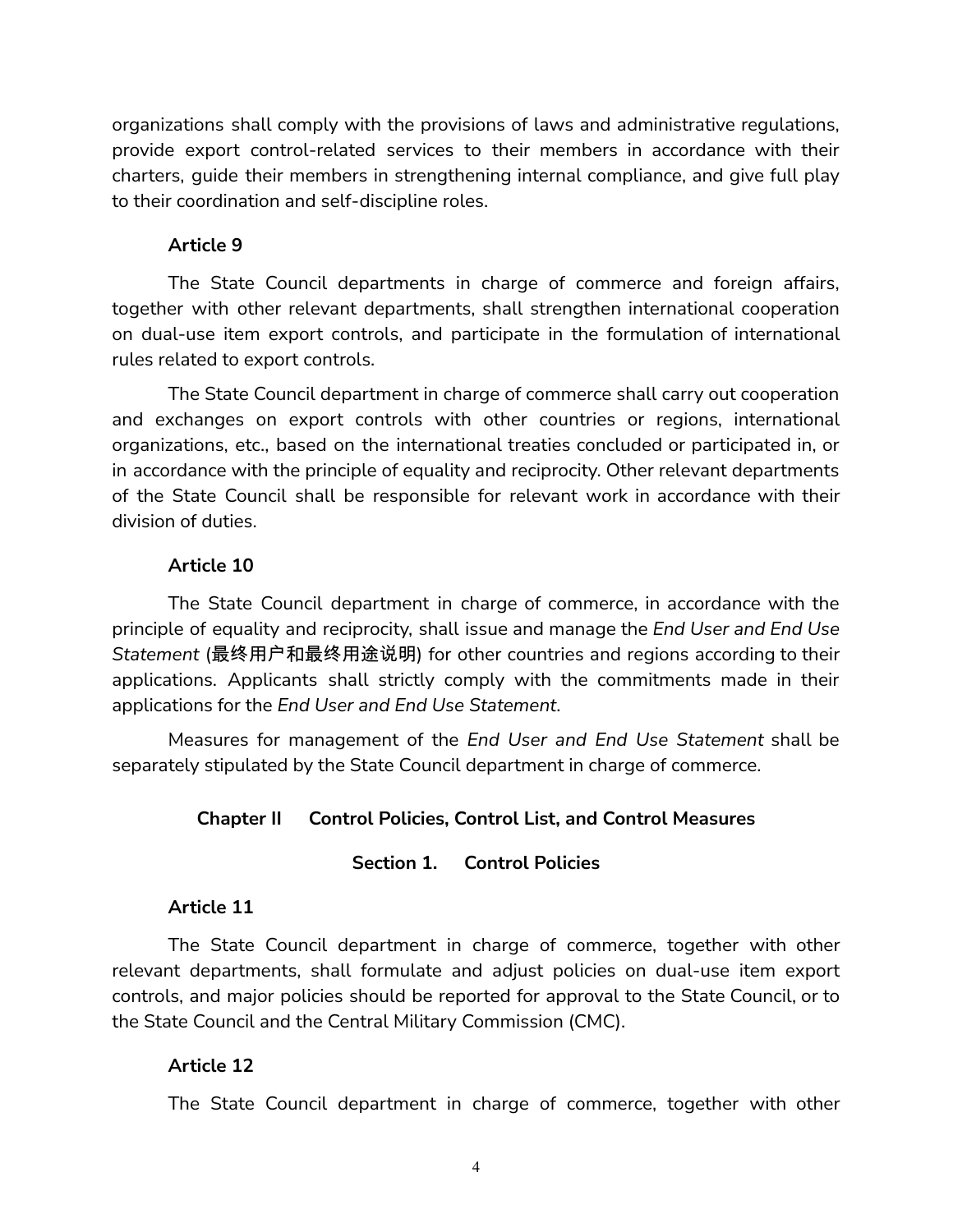relevant departments of the State Council such as the department in charge of foreign affairs, shall assess dual-use item export destination countries and regions, determine their risk levels, and take appropriate control measures.

Assessment factors to consider include:

1. Effect on national security and interests,

2. The need to fulfill international obligations as determined by international conventions and UN Security Council resolutions, etc., to which China is a party,

3. Foreign policy needs,

4. Their cooperation with China in the field of export control,

5. Other factors that need to be considered.

#### **Section 2. Control List**

#### **Article 13**

The State Council department in charge of commerce, together with other relevant departments, shall develop and adjust a dual-use item export control list and publish it in a timely manner, in accordance with the Export Control Law and the provisions of these Regulations, based on dual-use item export control policies, and in accordance with the prescribed procedures. The list of items shall set control codes.

In formulating and adjusting the export control list of dual-use items, appropriate methods shall be adopted to solicit feedback and conduct the necessary industry surveys and evaluations, taking into account the following factors:

1. The effect on national security and interests,

2. The effect on performance of nonproliferation and other international obligations.

#### **Article 14**

When the State Council department in charge of commerce, together with other relevant departments, implements temporary controls, it shall publicly announce the items and the periods for the temporary controls to be implemented. The implementation periods for temporary controls shall not exceed two years.

Before the expiration of the implementation periods for temporary controls, the State Council department in charge of commerce shall carry out timely assessment, and handle each according to the results of the assessment:

1. Where the conditions for the implementation of a control are no longer met,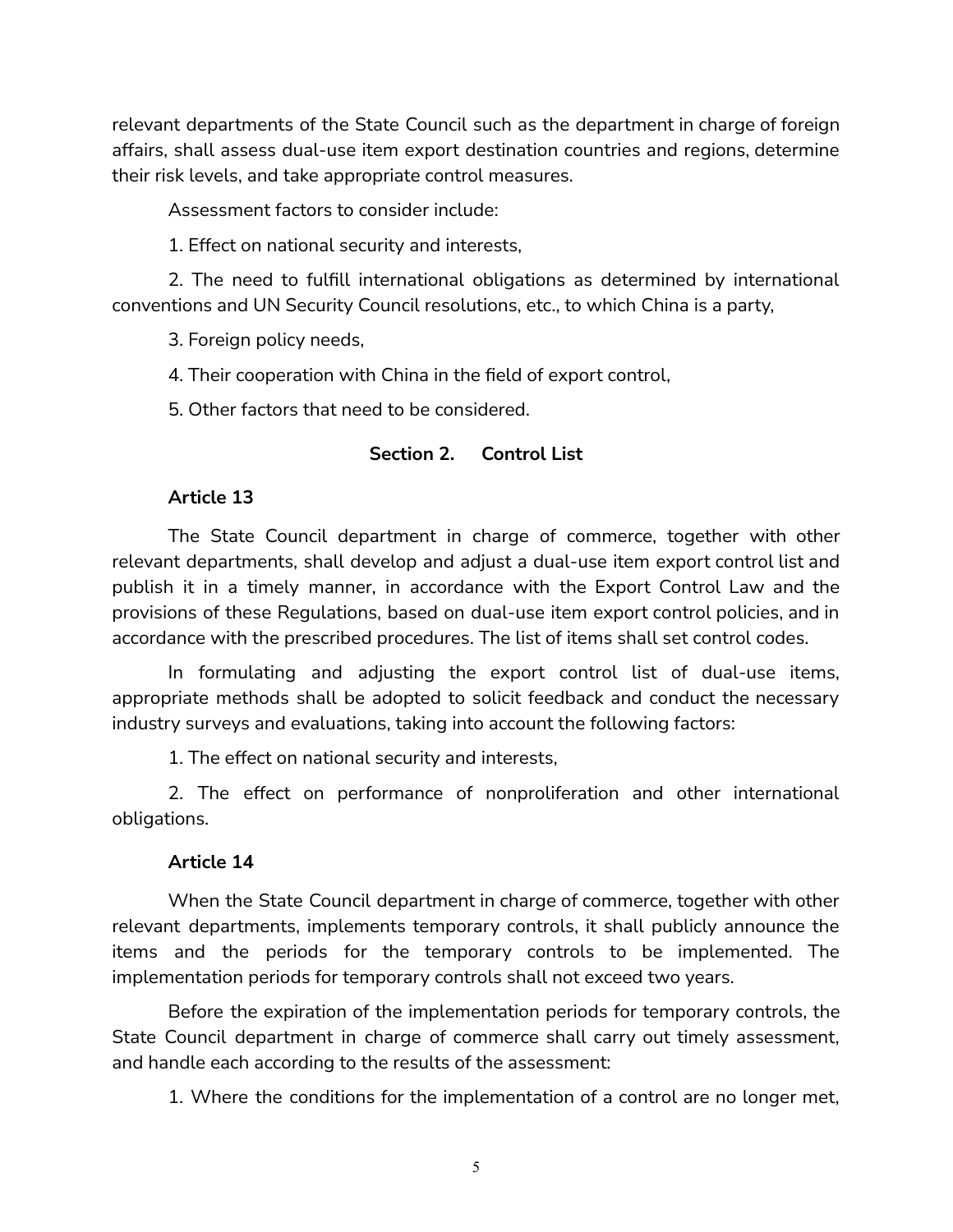an announcement shall be issued canceling the temporary control measures,

2. Where the conditions for the implementation of a control are still met, but inclusion on the dual-use item export control list is not yet appropriate, an announcement shall be issued extending the temporary control measures, with the extension of the period not to exceed two years,

3. Where inclusion on the dual-use item export control list is appropriate, a temporarily controlled item should be included on the dual-use item export control list.

## **Article 15**

Based on the need to safeguard national security and interests, and to implement nonproliferation and other international obligations, the State Council department in charge of commerce, together with other relevant departments, may, with the approval of the State Council or the State Council and the CMC, prohibit the export of dual-use items, or prohibit the export of dual-use items to specific countries and regions or specific organizations and individuals, and it shall announce such prohibitions.

#### **Section 3. Licensing System**

## **Article 16**

The State shall implement a licensing system for the export of dual-use items on the dual-use item export control list and for dual-use items subject to temporary controls.

An individual license allows an exporter to make a one-time export of one kind of dual-use item to a single end user within the validity period of the license. A general license allows an exporter to export multiple kinds of dual-use items to multiple end users within the scope and validity period stated in the license.

#### **Article 17**

In accordance with the *Export Control Law*, the State Council department in charge of commerce, either by itself or together with other relevant departments, shall conduct reviews of dual-use item export applications, and make decisions to grant or deny licenses. Where decisions are made to grant licenses, the export licenses shall be issued uniformly by the State Council department in charge of commerce. Where decisions are made to deny licenses, applicants shall be informed in a timely fashion and told the reasons.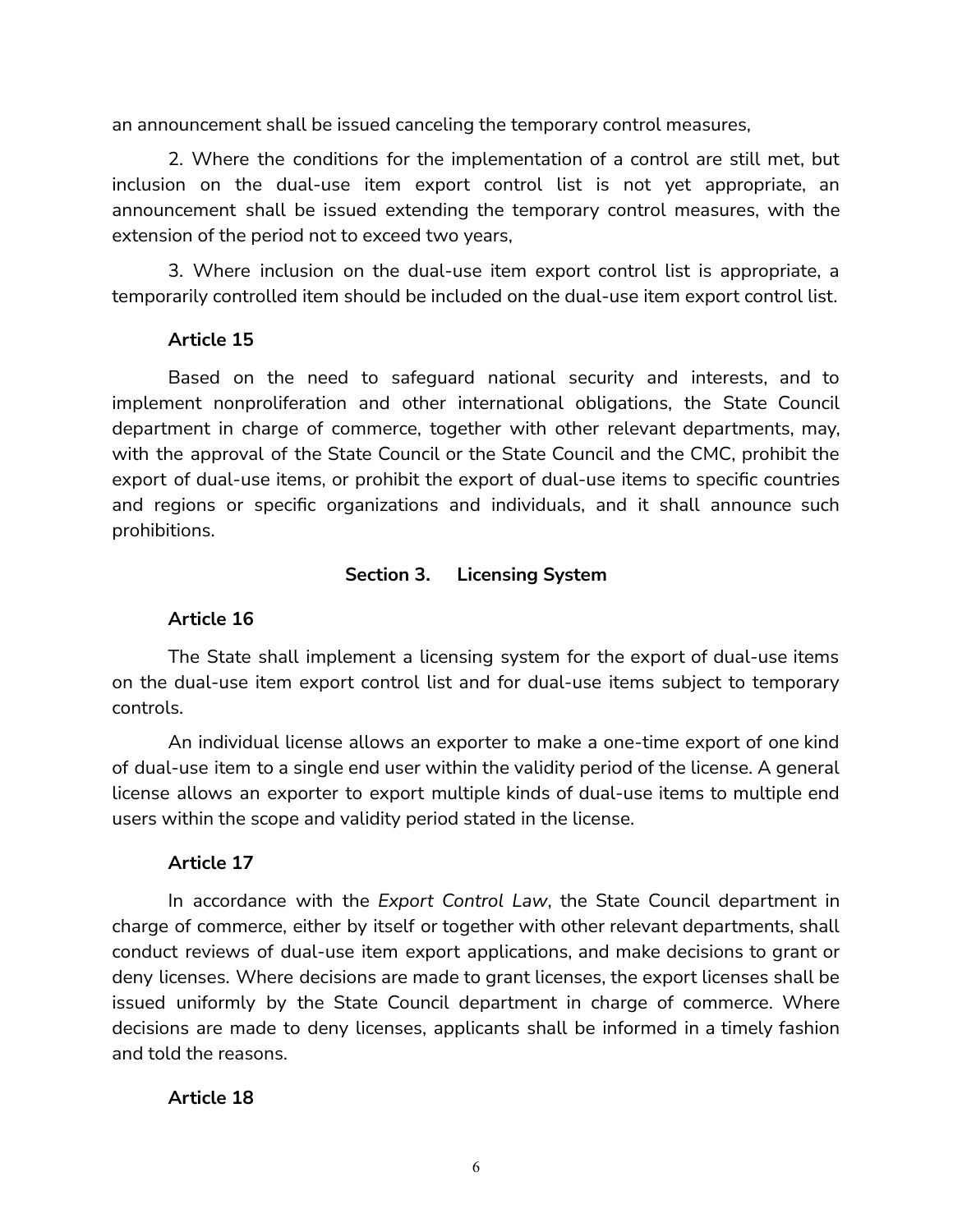The State Council department in charge of commerce shall make a decision to grant or deny a license within forty-five working days from the date of acceptance of the license application. Where a decision cannot be made within forty-five working days, an extension of ten working days may be made with the approval of the State Council department in charge of commerce, and the applicant should be informed of the reasons for the extended deadline.

For the export of dual-use items that would have a significant impact on national security and interests or on foreign policy, the State Council department in charge of commerce may make the decision after submission to and approval by the State Council, or the State Council and the CMC; the time required for approval is not counted in the period stipulated in the first paragraph.

Where the State Council department in charge of commerce needs to organize an expert review of an export application, the time required is not counted in the period stipulated in the first paragraph.

#### **Article 19**

The validity period of a single license for the export of dual-use items is generally not to exceed one year, and the validity period of a general license is not to exceed two years.

#### **Article 20**

Where an application is made for the export of dual-use items, the application shall be submitted to the State Council department in charge of commerce, the dual-use item export application form shall be filled out truthfully, and the following documents shall be submitted:

1. A copy of the contract or agreement for the export of dual-use items,

2. Technical descriptions or test reports of the dual-use items,

3. The End-User and End-Use Certificate (最终用户和最终用途证明),

4. Descriptions of the importer and end user,

5. The proof of identification of the applicant's legal representative, main business manager and dealer(s);

6. Other documents required by the State Council department in charge of commerce.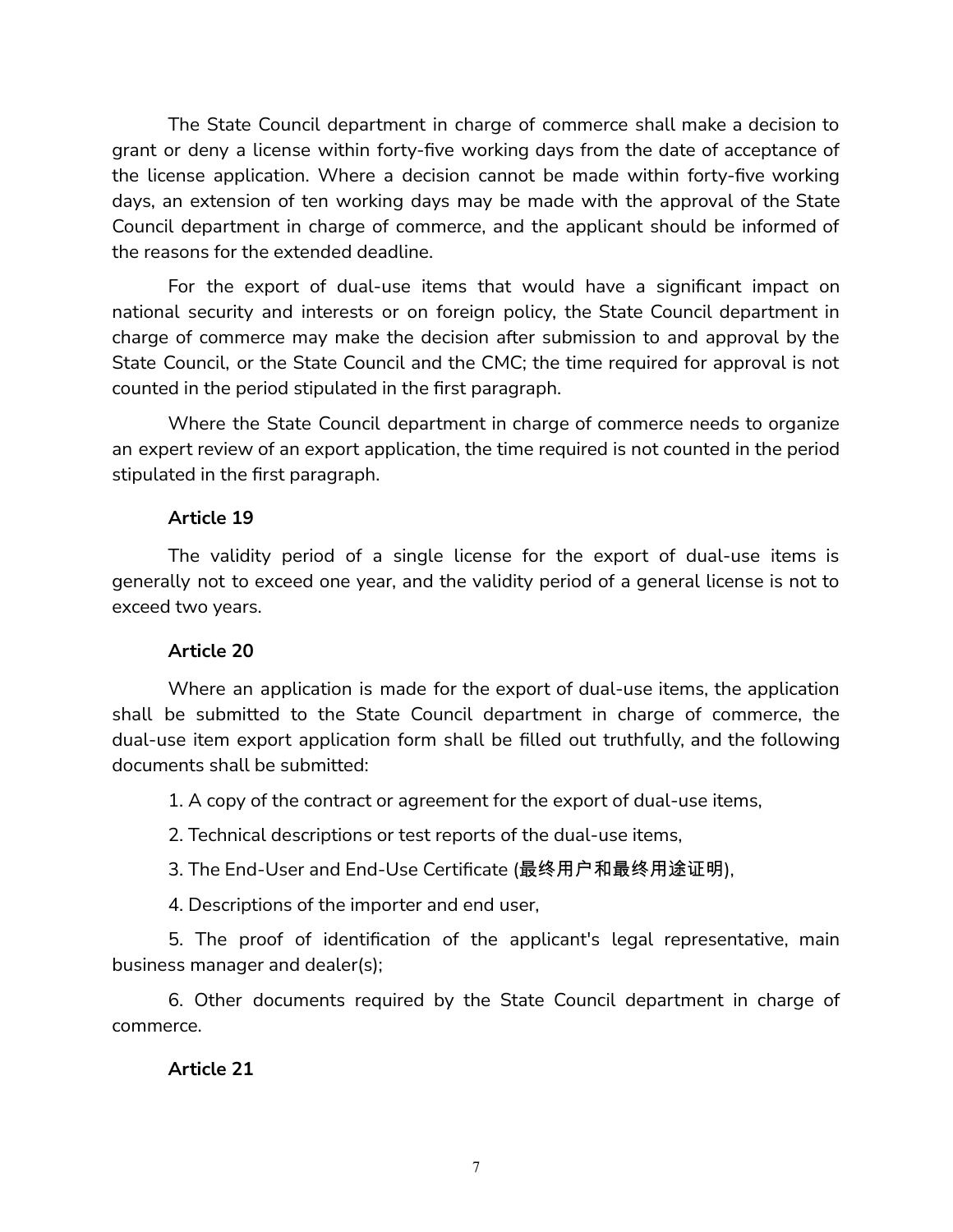Where a license for the export of dual-use items has been received and needs to be changed, the exporter may apply to the State Council department in charge of commerce, and the State Council department in charge of commerce shall decide to allow or not allow the change after its review.

#### **Article 22**

Where the State Council department in charge of commerce finds that the following risks exist in the export of dual-use items, it shall withdraw the relevant licenses that are within their validity periods, and promptly notify the exporters.

1. May harm national security and interests,

2. May be used to design, develop, produce, or utilize WMD or to serve as the means of delivery for such weapons,

3. May be used for the purposes of terrorism.

#### **Article 23**

Exporters that meet the following conditions may apply for a general license to export dual-use items:

1. An internal compliance system for dual-use item export control has been established and its operation is good,

2. It has engaged in the dual-use item export business for at least two years (inclusive), and has obtained dual-use item export licenses multiple times,

3. It has corresponding fixed sales channel(s) and final user(s),

4. Other conditions stipulated by the State Council department in charge of commerce.

When an exporter applies for a general license, it must submit materials proving its compliance with the above conditions to the State Council department in charge of commerce.

#### **Article 24**

An exporter that obtains a general license shall regularly report its license usage circumstances to the State Council department in charge of commerce, and accept inspections.

#### **Article 25**

Dual-use item exports can be exempted from license application in the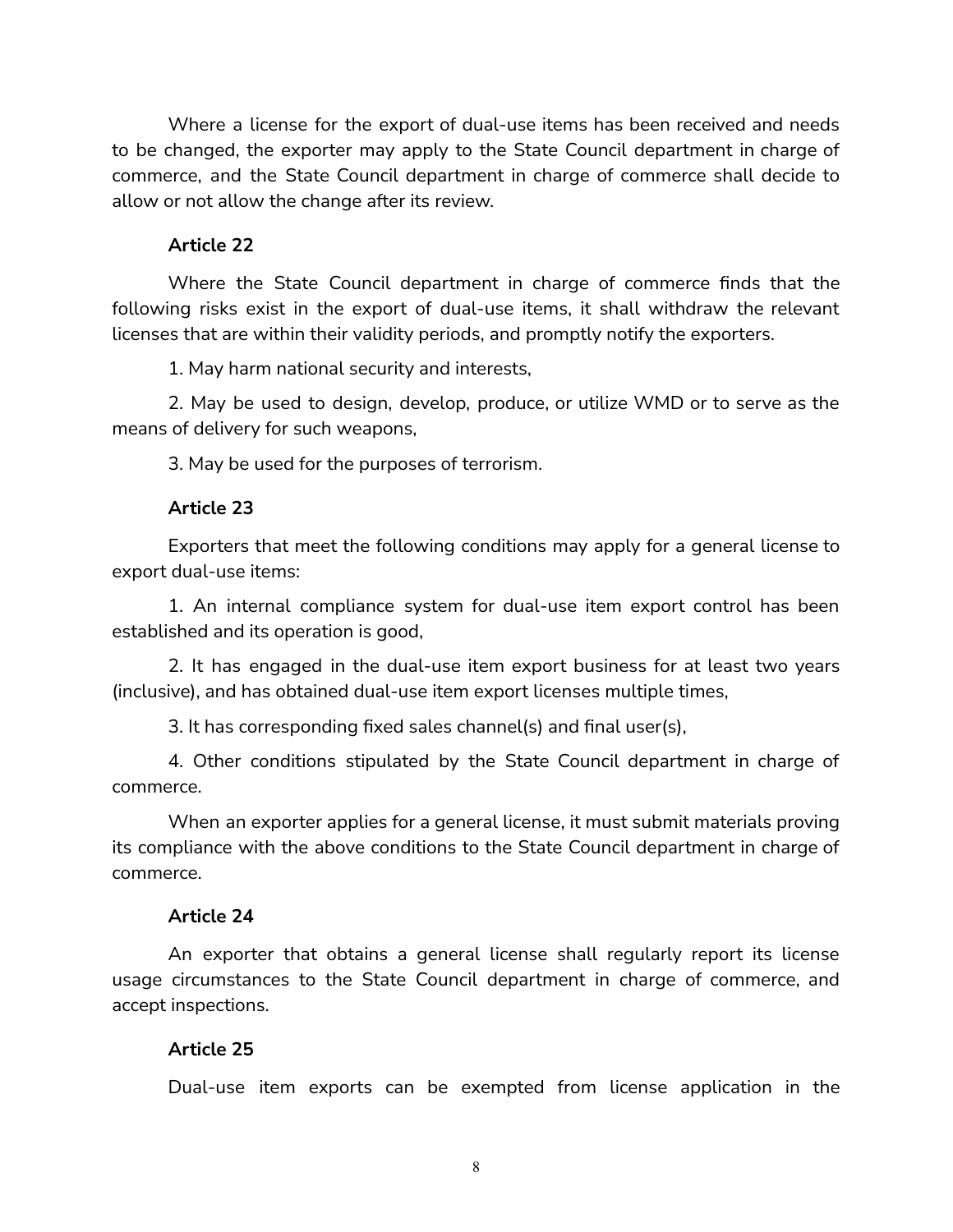following circumstances:

1. Re-transporting back to the original place of export after entry for overhauling, testing, or inspection for a reasonable period of time,

2. For participation in exhibitions held in the People's Republic of China, re-transporting back to the original place of export immediately after the end of the exhibition,

3. Civilian aircraft parts being sent out of the country for maintenance,

4. Other circumstances stipulated by the State Council department in charge of commerce.

Where an exporter believes that an export conforms to the above circumstances, it shall register with the State Council department in charge of commerce. Where an exporter knows or should know that an export does not conform to the above circumstances, it shall suspend exportation; to continue to export, it shall apply to the State Council department in charge of commerce for permission. The State Council department in charge of commerce may require an exporter in the above paragraph to immediately stop exportation, and shall so notify the exporter.

Specific measures for exemption from export license application shall be stipulated by the State Council department in charge of commerce.

#### **Article 26**

A general license or exemption from license application is not applicable in the following circumstances:

1. The exporter has received criminal or administrative punishment within the last five years due to export control violations,

2. Within the past year, the exporter has been subject to regulatory talks (监管 谈话) by a department in charge of commerce, or has received a warning letter, because its activity or behavior poses a risk of violating dual-use item export controls,

3. Other circumstances stipulated by the State Council department in charge of commerce.

#### **Article 27**

In exporting goods, technology, and services other than dual-use items listed in the dual-use item export control list or subject to temporary controls, where an exporter knows or should know, or receives notification from the State Council department in charge of commerce, that exporting the relevant goods, technology, and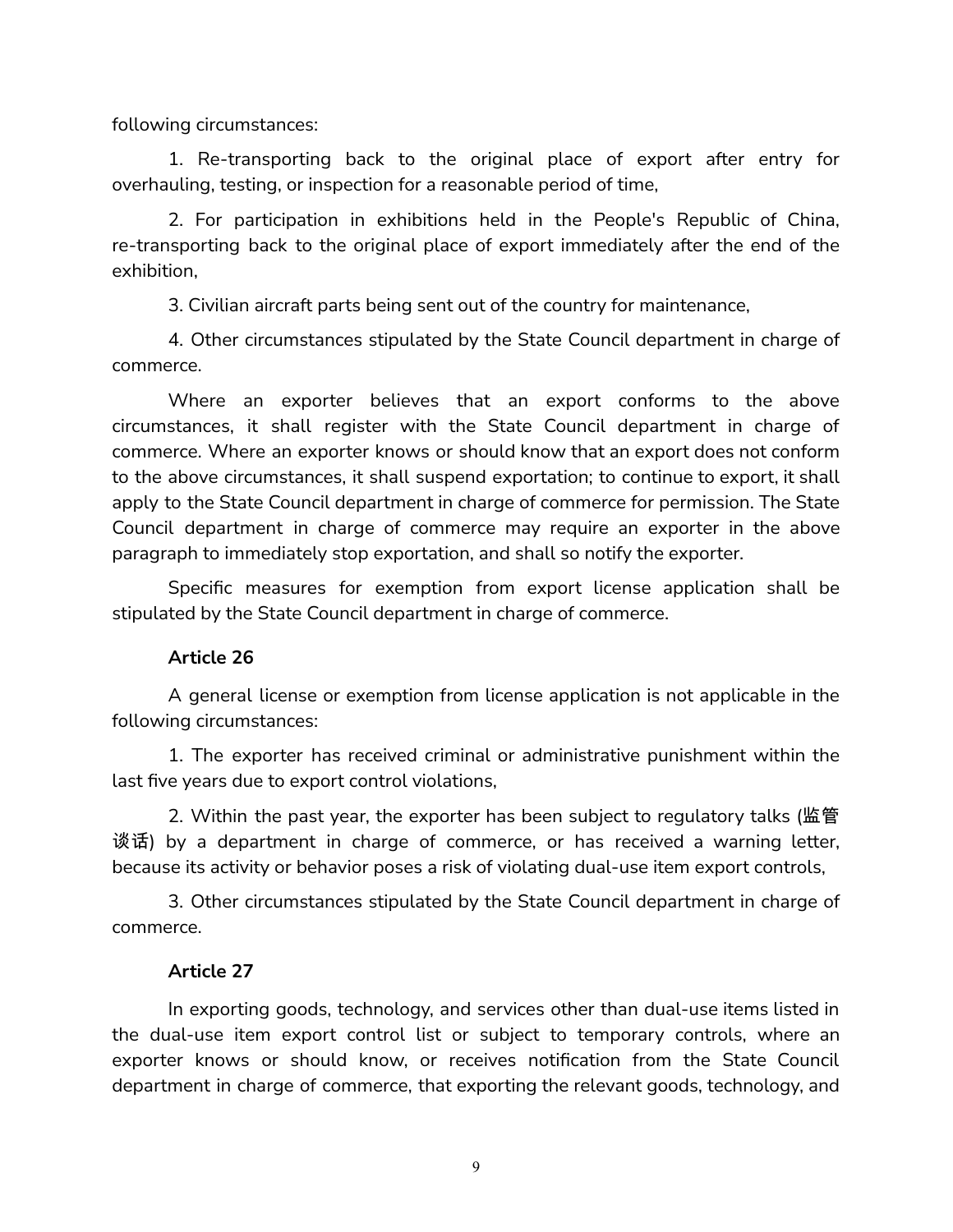services may have the following risks, the exporter shall actively take measures to suspend exportation, and if they still need to be exported, the exporter should apply to the State Council department in charge of commerce for permission:

1. May harm national security and interests,

2. May be used to design, develop, produce, or utilize WMD or to serve as the means of delivery for such weapons,

3. May be used for the purposes of terrorism.

Where an exporter discovers, within three years after exporting has been completed, that the exported goods, technology, or services had any of the risks specified in the first paragraph, it shall promptly report this to the State Council department in charge of commerce.

## **Section 3. End User and End Use Certificate Management**

## **Article 28**

When an exporter applies for an export license, it shall submit end user and end use certification documents (最终用户和最终用途证明文件). The State Council department in charge of commerce may, as needed, require exporters to also submit end use and end user certification documents issued by governmental organizations of the countries or regions where the end users are located.

Where an exporter discovers issues such as end user and end use certification documents that are false, expired, or were obtained by fraud, bribery, or other improper means, it shall promptly report this to the State Council department in charge of commerce, and assist the State Council department in charge of commerce in conducting verification of the relevant matters.

## **Article 29**

End users of dual-use items shall, in accordance with the requirements of the State Council department in charge of commerce, make commitments in their End User and End Use Certificates. The end use of the relevant controlled items shall not be changed or transferred to any third party without the permission of the State Council department in charge of commerce.

## **Article 30**

Where dual-use items that have already been exported do require a change of end user or end use, it shall be approved by the State Council department in charge of commerce, and only afterwards may such change be made within the scope permitted.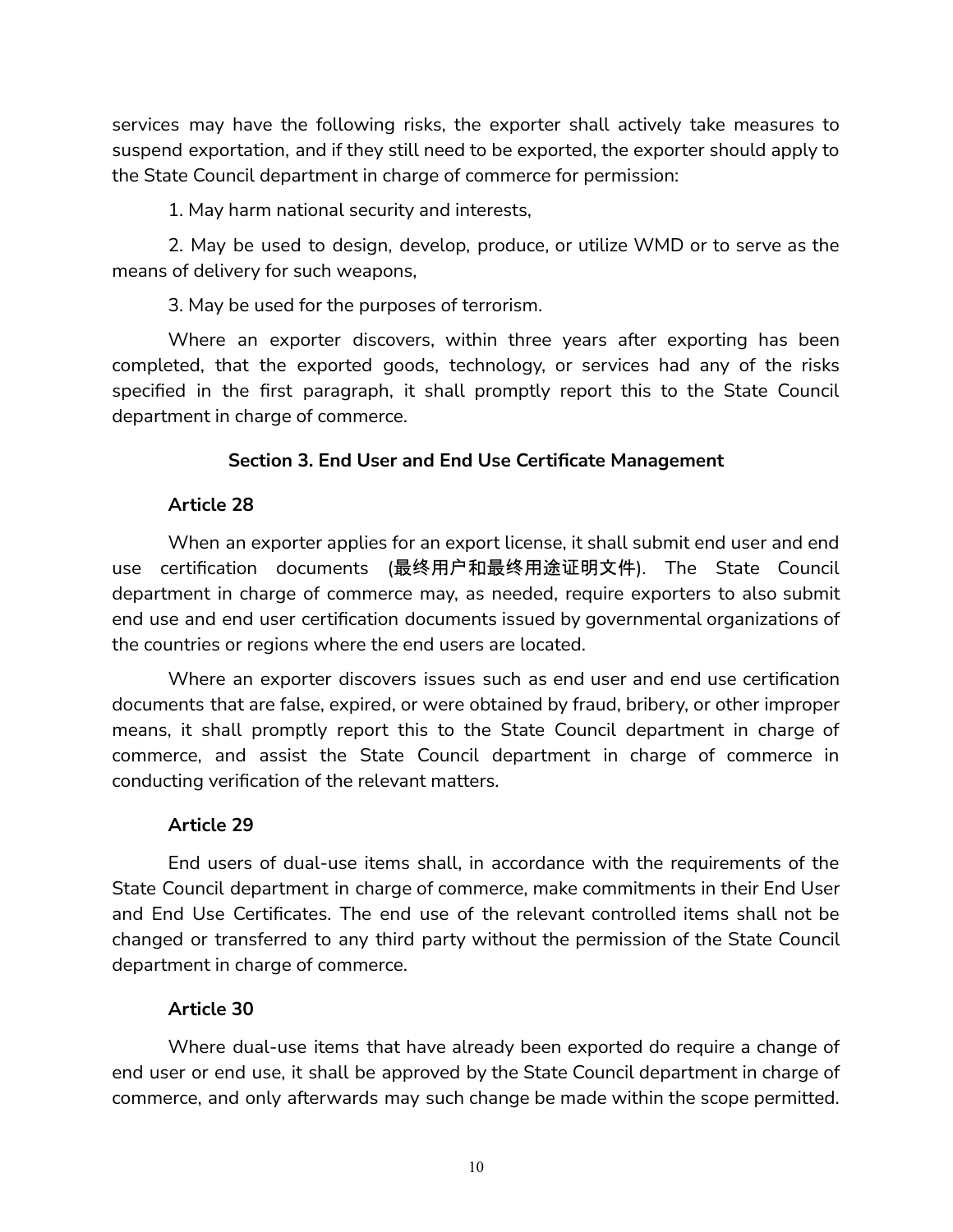End users and importers may contract with (委托) exporters in the original country to submit applications to the State Council department in charge of commerce.

Where exporters and importers discover that the end user or end use of relevant dual-use items has changed or may change, they shall immediately report this to the State Council department in charge of commerce. Where exportation has not yet occurred or there has been partial exportation, the exportation shall be suspended immediately.

## **Article 31**

Where, upon investigation by the State Council department in charge of commerce, the circumstances specified in the first paragraph of Article 18 of the Export Control Law are found to exist for an importer or end user, the State Council department in charge of commerce shall include them on the control list (管制名单).

For the importers and end users on the control list, the State Council department in charge of commerce may take the following measures against their exports of dual-use items:

- 1. Prohibit all or some exports,
- 2. Disapprove relevant license applications,
- 3. Withdraw relevant licenses already issued,
- 4. Order the termination of relevant exports not already completed,
- 5. Other necessary measures.

#### **Article 32**

Importers may not do business with importers or end users who have violated the rules and have been added to the control list. Where, under special circumstances, an exporter does need to carry out a dual-use item transaction with an importer or end user listed on the control list, it may apply to the State Council department in charge of commerce.

Licensing convenience measures such as general licenses and exemption from license application shall not be applicable to relevant exports involving importers or end users on the control list.

#### **Article 33**

Where importers and end users listed on the control list have made relevant commitments to the State Council department in charge of commerce and have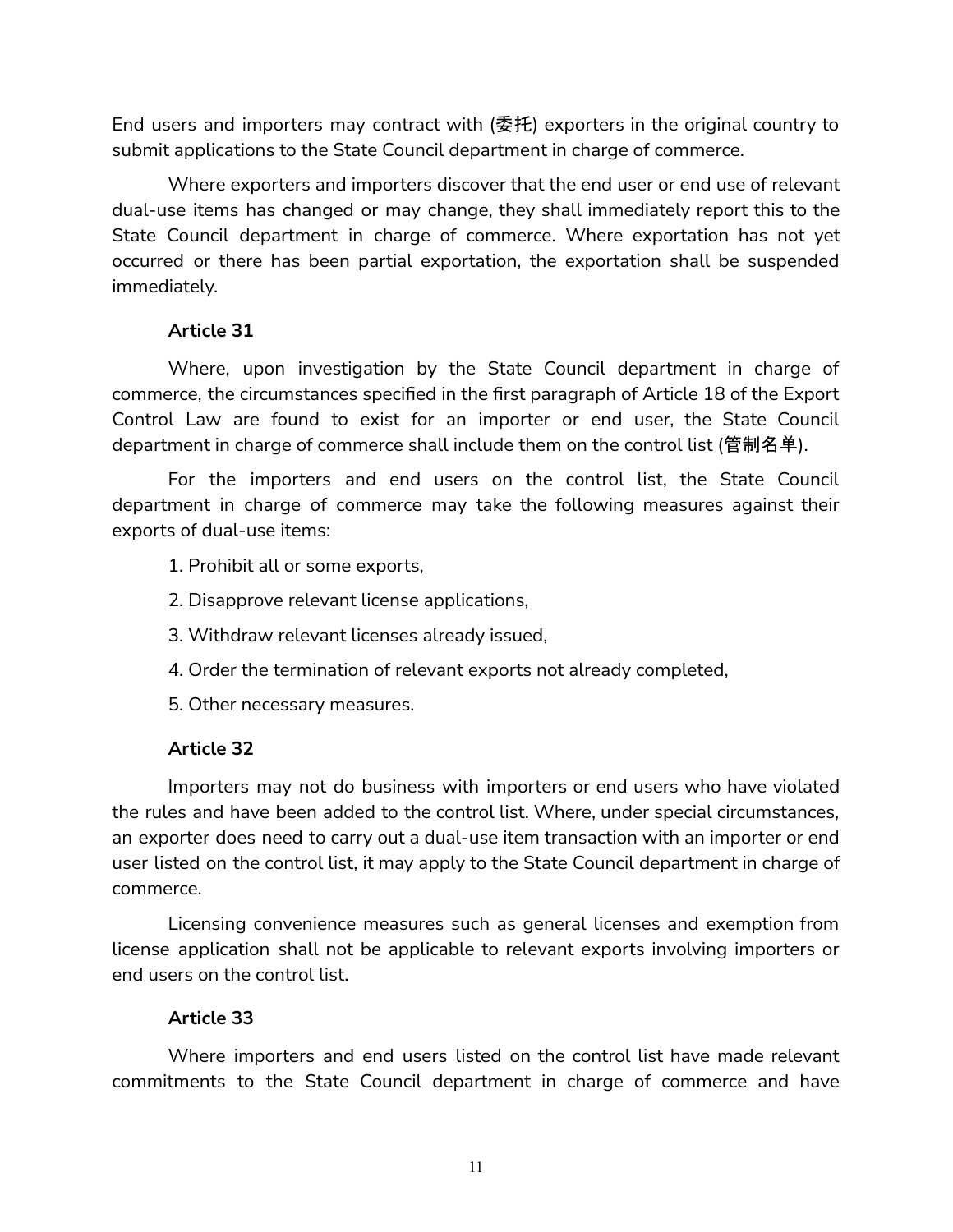performed them completely, or have taken other measures, and the circumstances that required them to be listed on the control list no longer exist, the State Council department in charge of commerce may, upon application or ex officio, decide to remove them from the control list based on the actual circumstances.

#### **Article 34**

The State Council department in charge of commerce may, together with other relevant departments, establish a control system for dual-use item end users and end uses, and carry out assessment and verification of dual-use item end users and end uses, so as to strengthen the management of end users and end uses.

## **Section 5. Other Control Measures**

## **Article 35**

When a consignor or customs broker of exported goods exports dual-use items, it shall submit to the Customs the dual-use item export license issued by the State Council department in charge of commerce, and complete the export declaration formalities in accordance with the relevant regulations of the State.

Where the license specified in the preceding paragraph fails to be submitted, Customs shall not grant clearance.

#### **Article 36**

No organization or individual may provide agent, freight, delivery, customs clearance, third-party e-commerce trading platforms, financial services, or other services to exporters who engage in behavior in violation of dual-use item export controls.

Where organizations and individuals who engage in agency, freight, delivery, customs clearance, third-party e-commerce trading platforms, financial services, or other services discover that an exporter engages in behavior in violation of export controls, they shall immediately stop providing such services, and shall report this to the State Council department in charge of commerce.

## **Article 37**

Based on the Export Control Law, the provisions of these Regulations, and the dual-use item export control list, exporters shall determine prior to customs clearance for exportation whether the goods, technologies, and services to be exported fall within the scope of control, and where such determination cannot be made, they may ask the State Council department in charge of commerce for an advisory opinion. The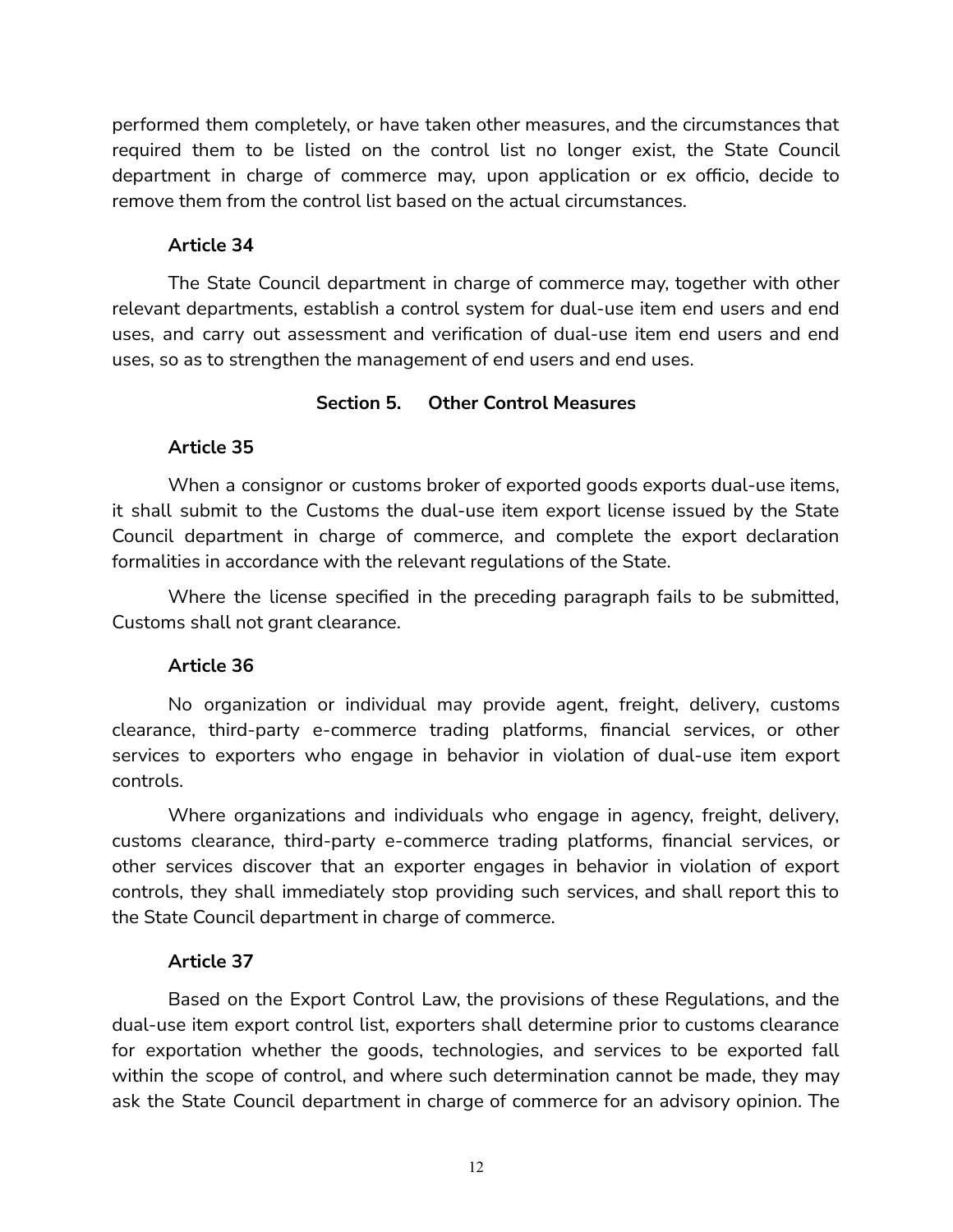State Council department in charge of commerce shall reply promptly, and may organize an expert review when necessary.

#### **Article 38**

Where a consignor of exported goods, when making a customs declaration, fails to submit for inspection a license issued by the State Council department in charge of commerce, and Customs has evidence indicating that the goods to be exported may fall within the scope of dual-use item export controls, [Customs] shall challenge them.

Where a consignor or customs broker of exported goods provides Customs a reply opinion received in accordance with Article 37 of these Regulations, or provides other materials proving that the goods to be exported do not fall within the scope of dual-use item export controls, Customs shall handle the export formalities in accordance with provisions after verification.

During the challenge period, Customs may ask the State Council department in charge of commerce to organize authentication. Where the authentication conclusion is that the goods to be exported do not fall within the scope of dual-use item export controls, Customs shall clear them in accordance with law; where they fall within the scope of controls, Customs shall handle the matter in accordance with law. During the challenge or authentication period, Customs shall not clear the goods for export.

When a consignor or customs broker of exported goods that is exempted from license application registers a customs declaration, and Customs receives notification from the State Council department in charge of commerce, or has evidence indicating, that the actual export circumstances may be inconsistent with the information in the registration, it shall deny clearance and deal with the matter in accordance with law.

#### **Article 39**

Exporters shall properly retain copies of license application documents and license copies, certificates, agreements, accounting books, business correspondence, and other documents and information related to the export of dual-use items, with a retention period of not less than five years. The State Council department in charge of commerce shall have the right to inspect and copy relevant materials.

## **Chapter III Supervision and Administration**

## **Article 40**

The State Council department in charge of commerce shall carry out supervision and inspection of dual-use item export activities in accordance with law. For activities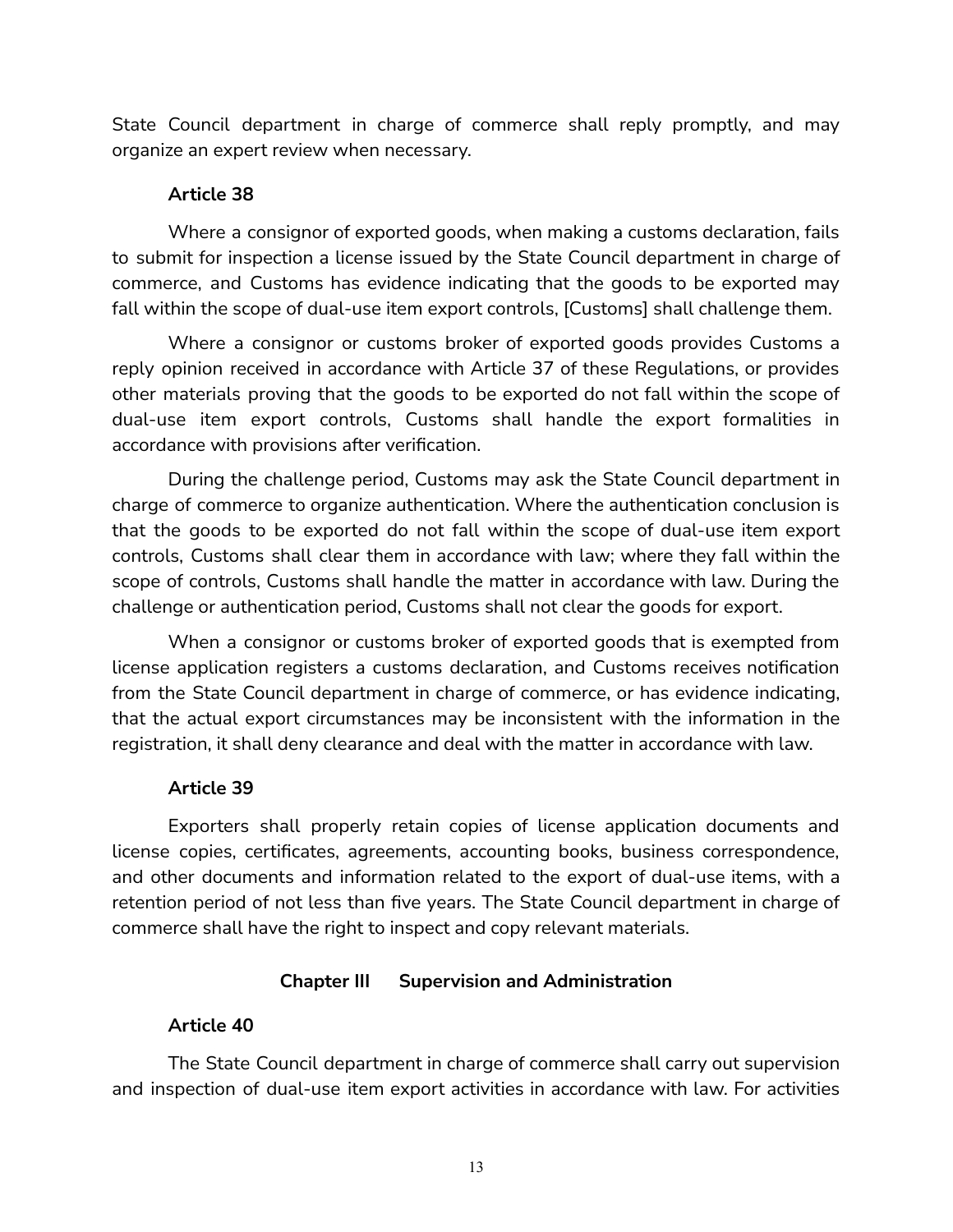suspected of violating the provisions of the Export Control Law and these Regulations, the State Council department in charge of commerce may conduct investigations in accordance with the second paragraph of Article 28 of the Export Control Law.

## **Article 41**

The State Council department in charge of commerce, together with departments for foreign affairs, national security, customs, etc., shall establish a cross-departmental mechanism for coordination of dual-use item export control-related law enforcement, to: unify the organization, guidance, and coordination of relevant departments and localities in carrying dual-use item export control law enforcement work, including monitoring and early warning for suspected violations of dual-use item export control laws and regulations, risk assessment, and investigation and punishment; strengthen the collection, analysis, use, and exchange of law enforcement-related information; and carry out case transfer in accordance with law.

## **Article 42**

The State Council department in charge of commerce shall perform its dual-use item export control management duties in accordance with law, and departments of the State Council responsible for public security, national security, customs, transportation, financial management, market supervision and management, postal management, and other regulatory responsibilities, as well as local people's governments and their relevant departments, shall give assistance within the scope of their respective responsibilities.

Where the State Council department in charge of commerce, by itself or together with relevant departments, carries out dual-use item export control supervision, inspection, and investigation work in accordance with law, relevant organizations and individuals shall cooperate, and shall not refuse or obstruct.

## **Article 43**

In order to supervise and inspect dual-use item export activities, or investigate suspected violations of dual-use item export control laws and regulations, the State Council department in charge of commerce, together with other relevant departments, shall determine professional organizations for carrying out dual-use item assessment work. When necessary, the State Council department in charge of commerce may commission other professional organizations and experts to carry out dual-use item assessment work.

Organizations and individuals commissioned to carry out dual-use item assessment work shall carry out assessment through inspection, testing, and other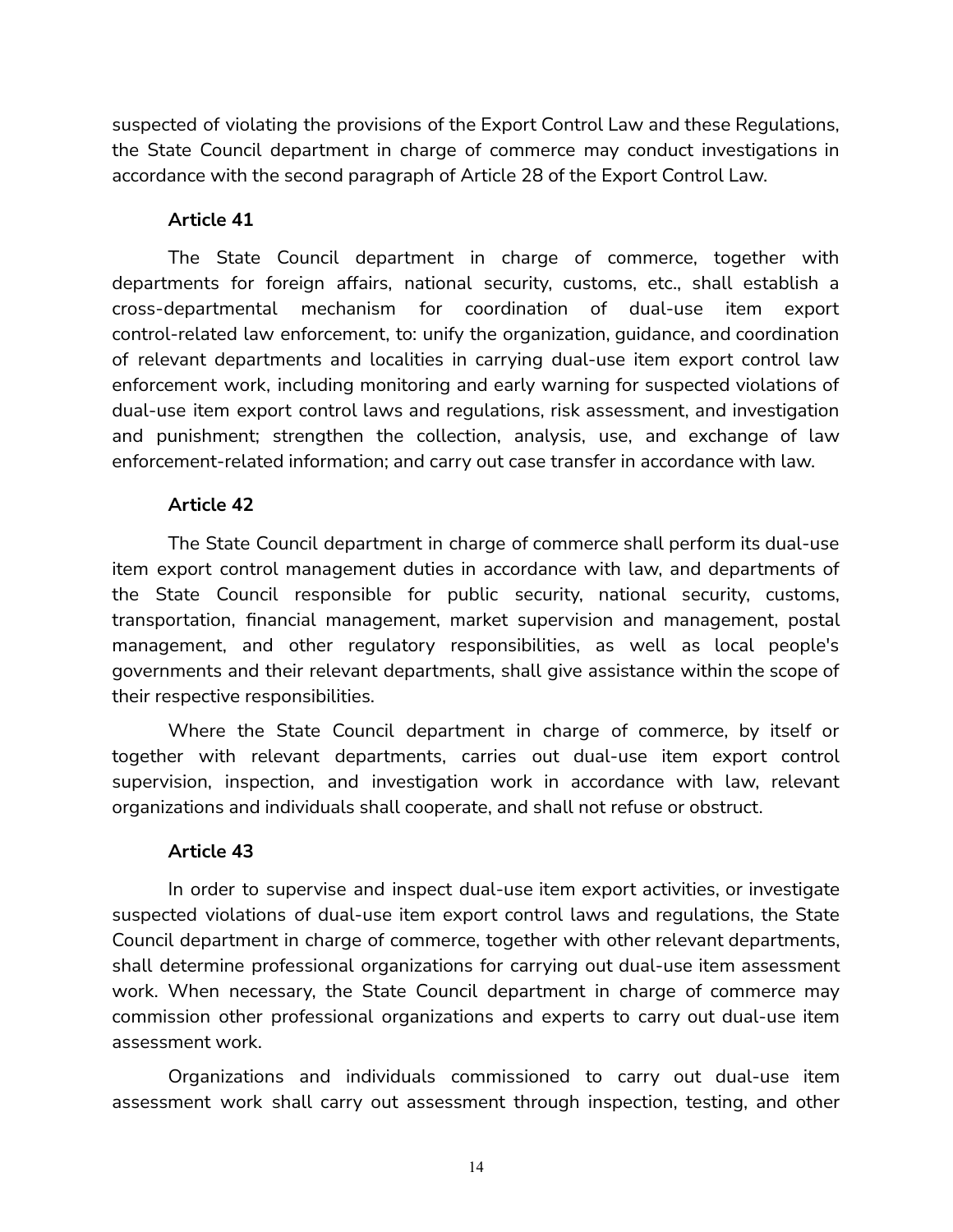means, using science and technology or expertise, in accordance with the relevant technical rules and standards, and issue an assessment opinion within the specified time limit, and shall keep confidential any state secrets or trade secrets they are informed of during their assessment activities.

#### **Article 44**

To strengthen management of dual-use item exports and prevent the risk of dual-use item export violations, the State Council department in charge of commerce may, in accordance with the provisions of Article 30 of the Export Control Act, take such measures as holding regulatory talks with relevant organizations and individuals, issuing them warning letters, etc.

## **Article 45**

When organizations and individuals within the People's Republic of China $^2$ provide information on dual-use item export controls to parties abroad, they shall do so in accordance with law; where national security or interests might be harmed, they are not permitted to provide [this information].

Without the consent of the State Council department in charge of commerce, Chinese citizens, legal persons, and other organizations shall not accept or make commitments to accept export control site visits or reviews conducted by foreign governments.

## **Chapter IV Legal Liability**

## **Article 46**

An exporter that exports dual-use items without permission, exports dual-use items beyond the permitted scope of its export license, or exports dual-use items that are prohibited from being exported, shall be punished by the State Council department in charge of commerce in accordance with Article 34 of the Export Control Law.

Where an exporter's actual export circumstances are inconsistent with the information at the time of its registration for exemption from license application, its exports shall be regarded as unauthorized, and it shall be punished in accordance with Article 34 of the Export Control Act.

An exporter that, after obtaining a license and before exporting has been

<sup>&</sup>lt;sup>2</sup> Translator's note: "Within the People's Republic of China" (中华人民共和国境内) literally means "inside the borders of the PRC." China considers Hong Kong, Macau, and Taiwan to be part of China but not to be "within the PRC."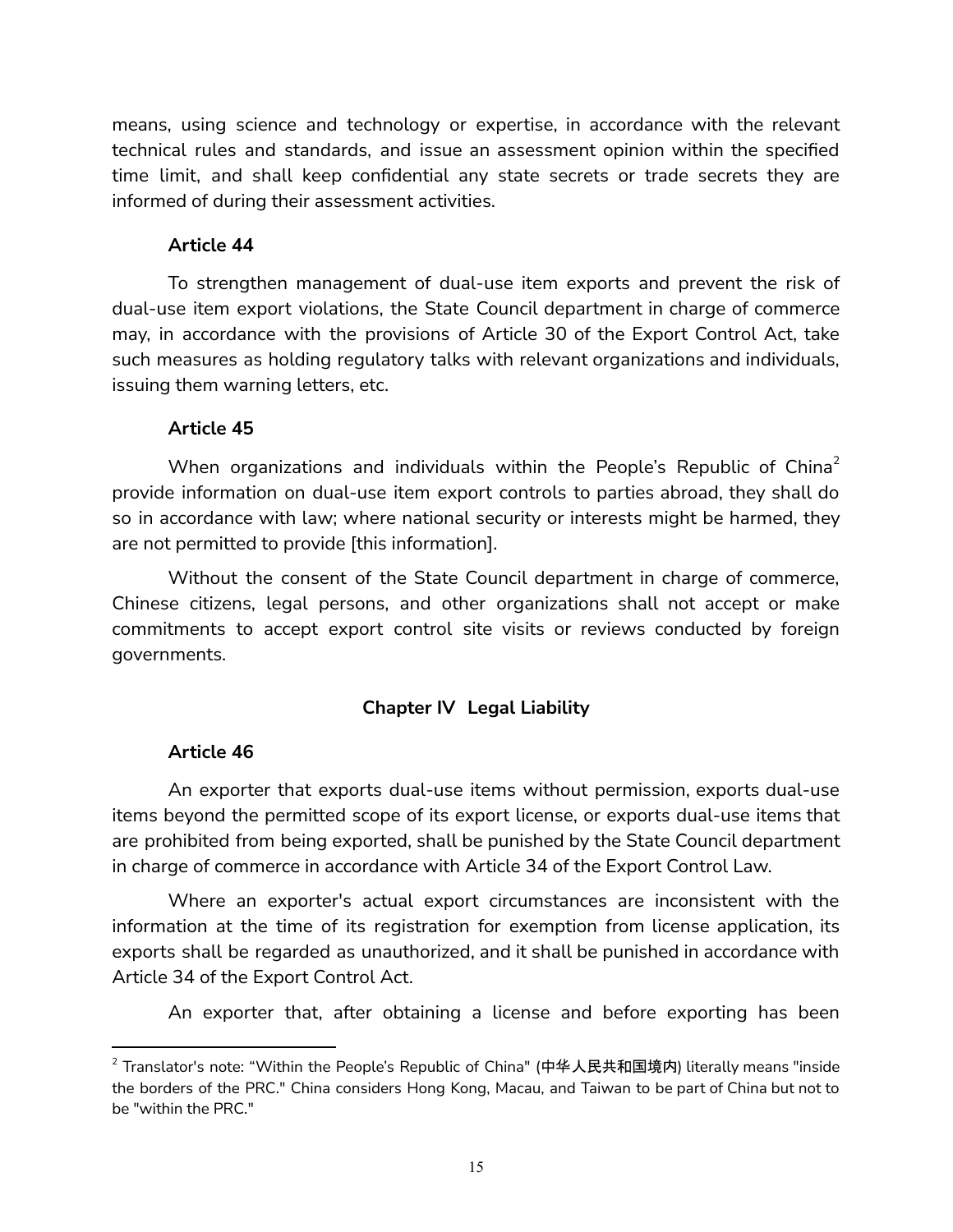completed, knows or should know that the circumstances in the second paragraph of Article 30 of these Regulations pertain to the export, but still uses the license to export, shall be regarded as exporting beyond its permitted scope, and shall be punished in accordance with Article 34 of the Export Control Law.

## **Article 47**

Those who obtain dual-use item export licenses by fraud, bribery or other improper means, transfer them illegally, or forge, illegally alter, or trade them, shall be punished by the State Council department in charge of commerce in accordance with Article 35 of the Export Control Law.

## **Article 48**

Those who know that an exporter engages in behavior in violation of dual-use item export controls, but still provide it agents, freight, delivery, customs clearance, third-party e-commerce trading platforms, financial services, or other services, shall be punished by the State Council department in charge of commerce in accordance with Article 36 of the Export Control Law.

## **Article 49**

Exporters that, in violation of the provisions of these Regulations, carry out transactions with importers or end users listed on the control list, shall be punished by the State Council department in charge of commerce in accordance with Article 37 of the Export Control Law.

## **Article 50**

Where an exporter fails to fulfill the reporting obligations under Article 27, Article 28, and Article 30 of these regulations, the State Council department in charge of commerce shall order rectification and give a warning; if the circumstances are serious, it shall also impose a fine of Chinese yuan Renminbi (RMB) 100,000 to 300,000.

Where an exporter of dual-use items is provided agents, freight, shipping, customs clearance, third-party e-commerce trading platforms, financial, or other services, and the reporting obligations under Article 36 of these Regulations fail to be fulfilled, the State Council department in charge of commerce shall order rectification and give a warning; if the circumstances are serious, it shall also impose a fine of RMB 100,000 to 300,000.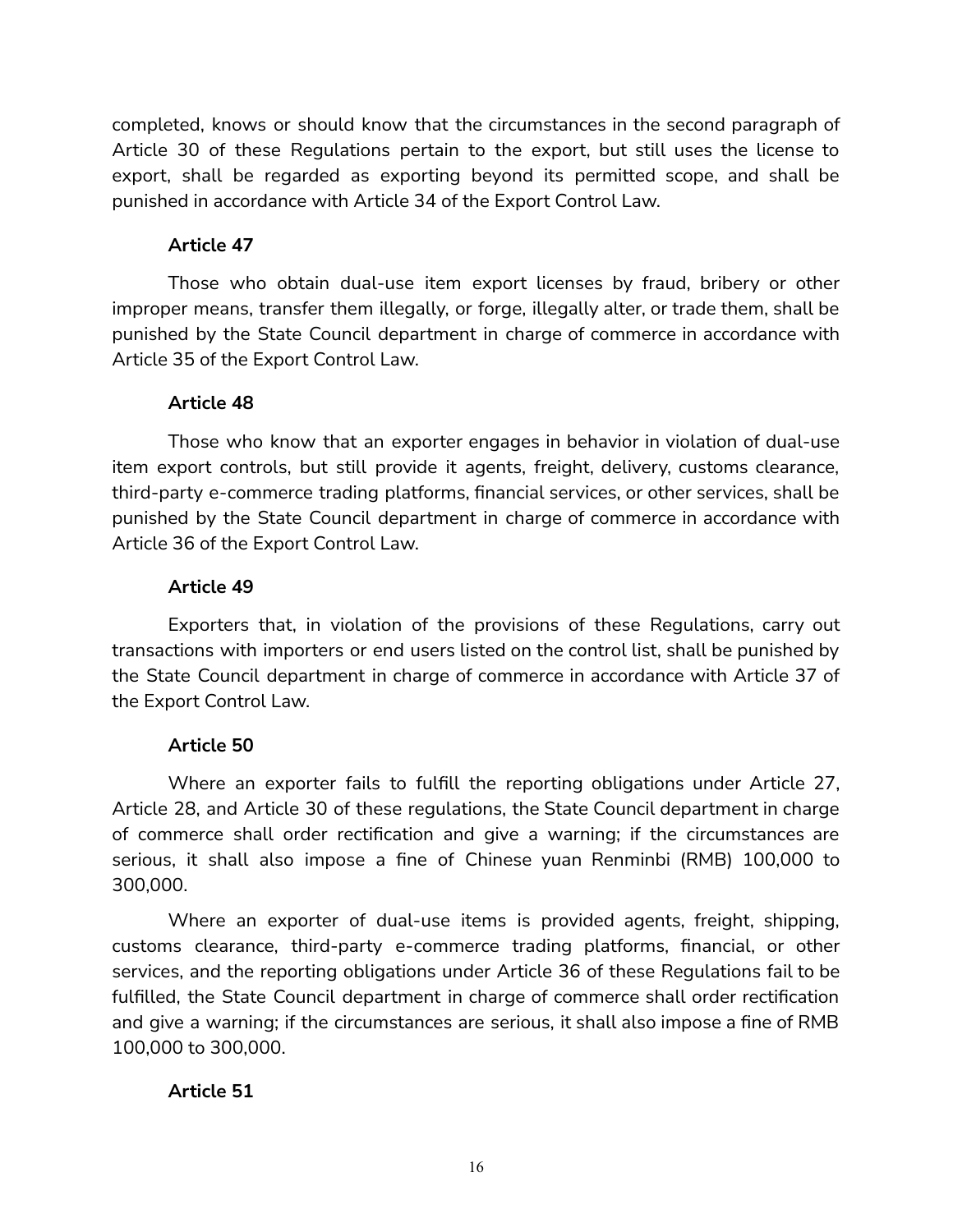Where an *End User and End Use Statement* applicant violates the commitments it made to the State Council department in charge of commerce, or has other behavior that violates the *End User and End Use Statement* management provisions, the State Council department in charge of commerce may give a warning and confiscate illegal gains; if the amount of illegal business is greater than RMB 200,000, it shall impose a fine of five to ten times the amount of illegal business; and if there is no illegal business amount or the amount of illegal business is less than RMB 200,000, it shall impose a fine of RMB 200,000 to 2,000,000.

#### **Article 52**

Where exporters, and relevant organizations and individuals that engage in agent, freight, delivery, customs clearance, third-party e-commerce trading platforms, financial services, or other services for dual-use items, have one of the following circumstances, their punishment shall be reduced or mitigated:

1. They have taken the initiative to eliminate or mitigate the harmful consequences of the violations,

2. They were coerced or deceived by others into committing the violations,

3. They have taken the initiative to confess violations that the State Council department in charge of commerce was not fully apprised of,

4. They have performed meritorious service when working in cooperation with the State Council department in charge of commerce on investigating violations of dual-use item export controls.

Where exporters, and relevant organizations and individuals that engage in agent, freight, delivery, customs clearance, third-party e-commerce trading platforms, financial services, or other services for dual-use items, have established an internal compliance system for export control, and its operation is good, so that the harmful consequences of their violations have not expanded further, the State Council department in charge of commerce may lighten their punishment at its discretion.

#### **Article 53**

For an exporter that violates the provisions of these Regulations and receives punishment, the State Council department in charge of commerce may decline to accept its applications for export licenses within five years from the effective date of the penalty decision; and it can prohibit the exporter's directly responsible supervisors or other directly responsible personnel from engaging in export business activities within five years; for those whose export control violations are subject to criminal penalties, there shall be a lifetime ban on export business activities.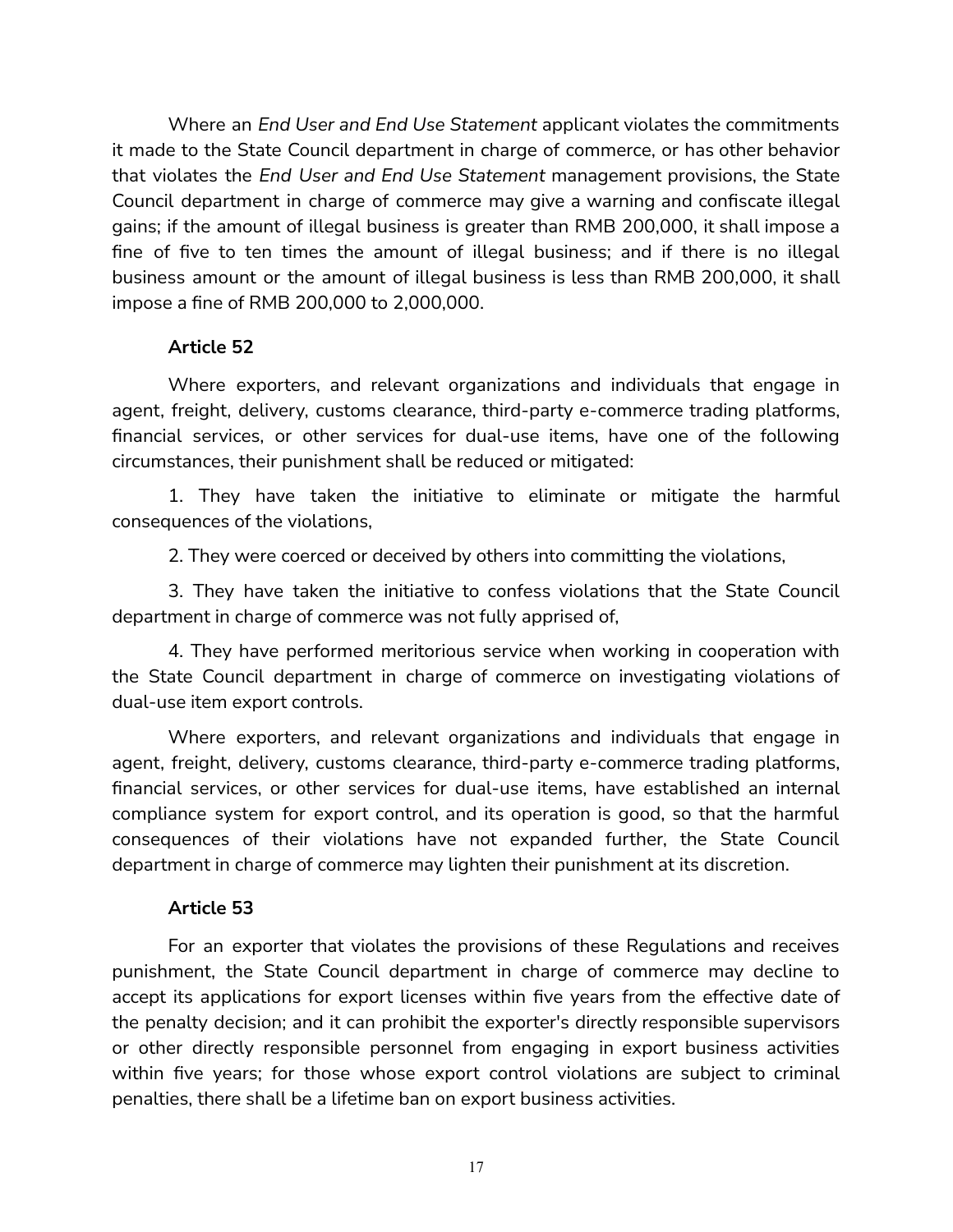#### **Article 54**

The State Council department in charge of commerce shall include violations of the provisions of the Export Control Law and these Regulations in relevant credit records.

#### **Article 55**

When the State Council department in charge of commerce imposes punishments in accordance with the Export Control Law and these Regulations for violations of dual-use item export controls, what is identified as illegal income refers to the total actual income obtained from implementing dual-use item export control violations; and the amount of illegal business is the amount (value) of illegal exports of dual-use items, or the value of relevant services provided for illegal exports.

#### **Article 56**

Dual-use item export control violations stipulated in these Regulations shall be punished by the State Council department in charge of commerce; where laws and administrative regulations stipulate that punishment shall be imposed by Customs, it shall impose punishment in accordance with the Export Control Law and these Regulations.

#### **Article 57**

Those who violate the relevant dual-use item export control management provisions of the Export Control Law and these Regulations, and harm national security and interests, in addition to being punished in accordance with the provisions of the Export Control Law and these Regulations, shall also be dealt with and punished in accordance with the provisions of relevant laws and administrative regulations.

Where, in violation of the provisions of the Export Control Law and these Regulations, dual-use items that the State has prohibited from being exported are exported, or dual-use items are exported without authorization, constituting a crime, criminal liability will be pursued in accordance with law.

#### **Chapter V Supplementary Provisions**